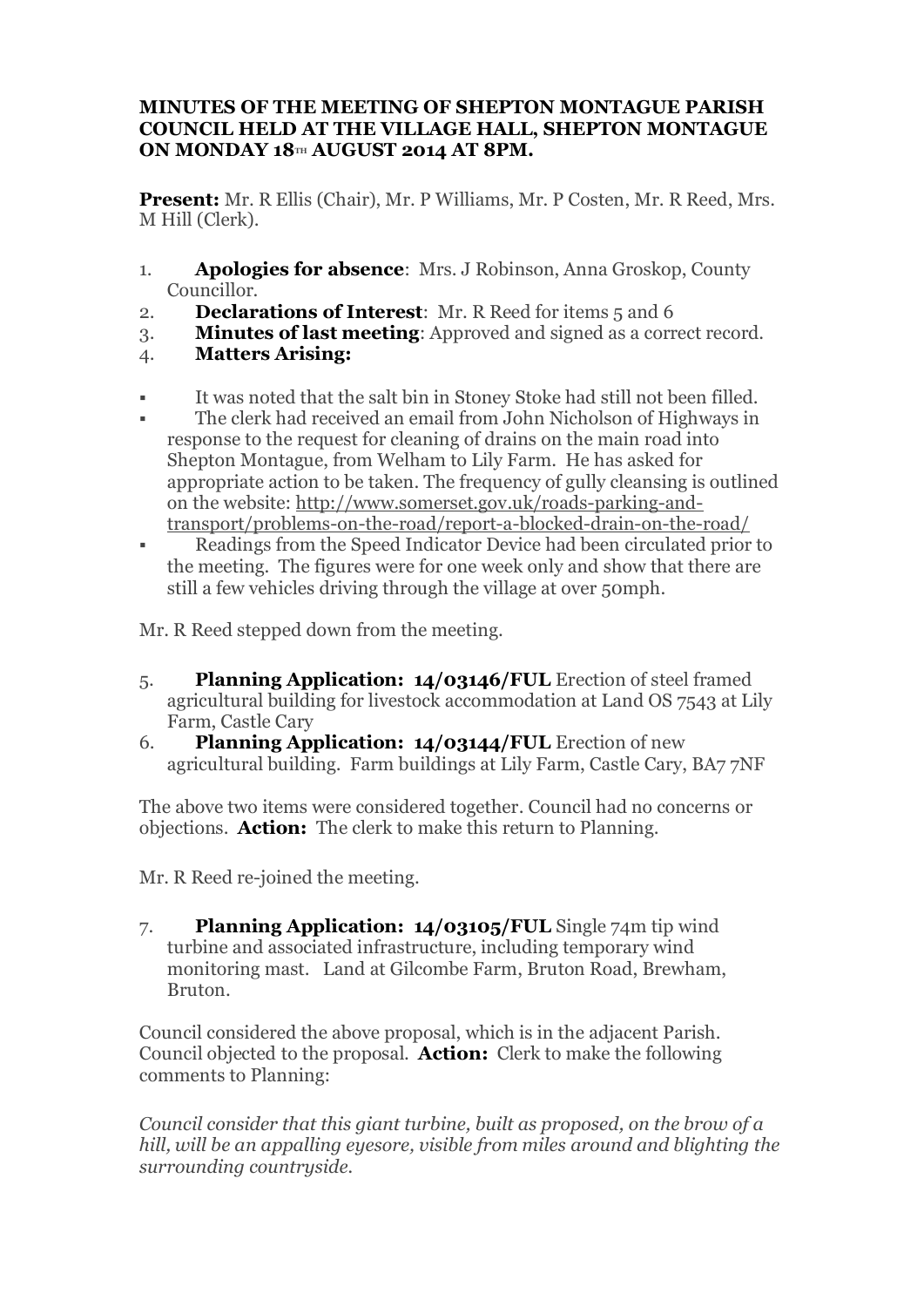*The Planning authority has a duty to enhance the natural and historic environment and the quality and character of the countryside. Clearly this turbine will have an adverse impact on the landscape, it being massive in size and sited so prominently and thus dominating the skyline. Granting permission for this turbine would be contrary to this duty.*

*Whilst Gilcombe Farm may benefit from generating electricity, there will be no benefit to the local community, only the despoiling of our local countryside.*

 *If this development is permitted, irreparable damage will be done to our local landscape and to the lives of local residents blighted by the sight, sound and potential vibration and flicker effects of such a turbine.*

*The local authority has a duty to ensure the countryside is protected to ensure it may be enjoyed by all. This proposal would be entirely contrary to that duty.*

*Furthermore we do not want to see a precedent being set in allowing this application which could lead to a proliferation of hilltop machines in the area.*

8. **Planning Application: 14/03401/FUL** Repair of Gardener's Cottage and modest alteration to restore earlier roof form and thatched coverings, minor alterations to chimney, removal of rainwater goods, relaying floor construction, reduction in external ground levels and alterations to the fireplace. Gardener's Cottage, Hadspen House, Hadspen, BA7 7NG

Council had no objections to this proposal. **Action:** Clerk to communicate this to Planning.

9. **Planning Application: 14/03369/PAMB** Prior approval for the change of use of agricultural storage building to dwelling. Dutch Barn at Higher Farm, Shepton Montague.

Lee Walton, Planning Officer, had advised that the Parish Council may not be invited to comment on this 'Prior Approval' application as Planning are restricted in the scope of issues that may be considered in such cases, to mainly technical matters. However

Council did have some concerns regarding drainage from the development. It was felt that attention needs to be paid to the drainage from the access road. If the surface of the access road is to be improved, this will affect the run-off of water into East Street, which is already a problem. **Action:** Clerk to convey this comment to Planning.

## 10. **a.o.b.**